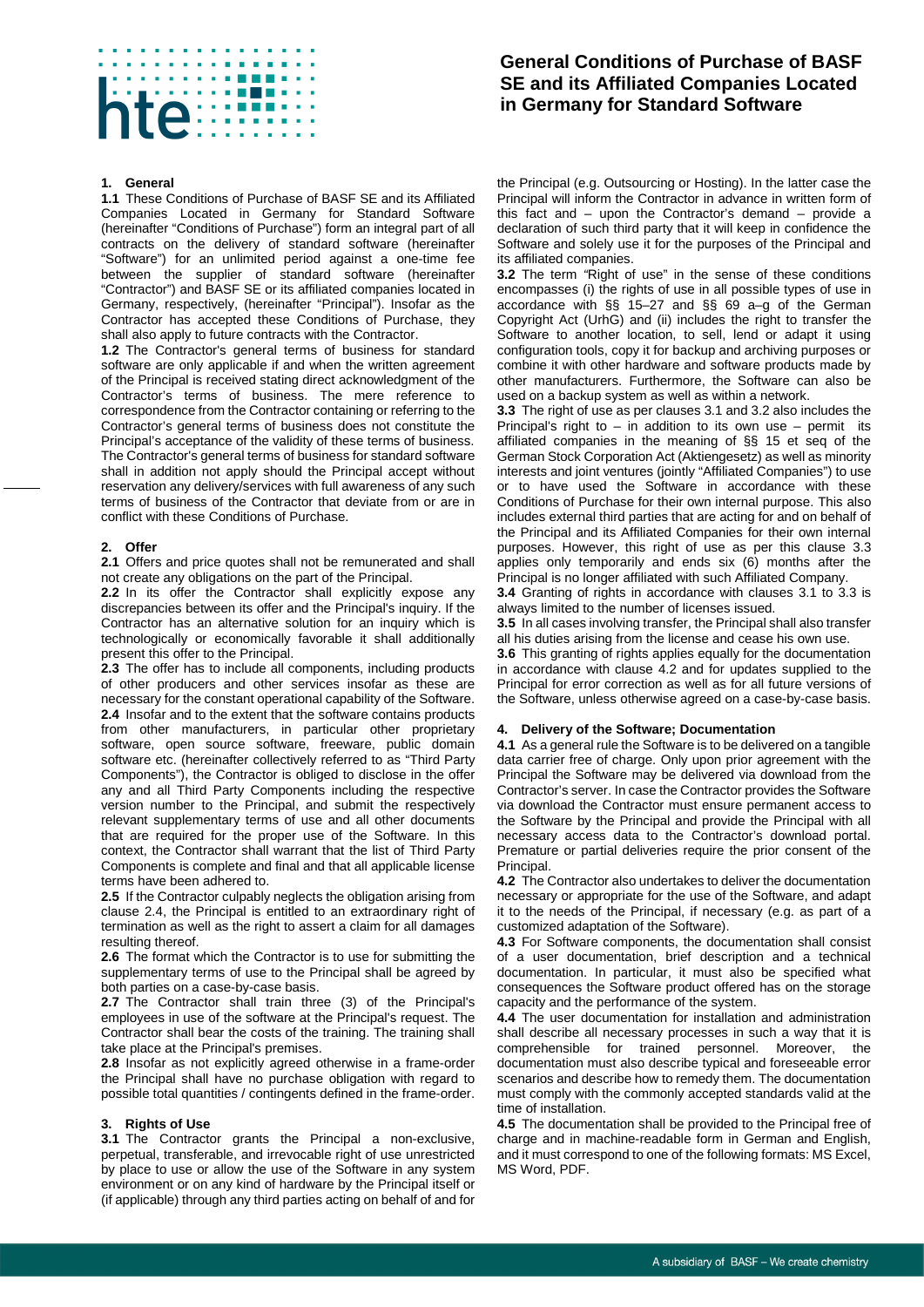# të

**4.6** The Principal is entitled to copy and use the documentation as required by the intended use and for training purposes as needed.

### **5. Installation pre-requisites, Obligations to Provide Assistance and Materials**

**5.1** The Contractor expressly and finally has to list in its offer the installation pre-requisites to be kept in reserve by the Principal as well as other necessary obligations of the Principal to provide assistance.

**5.2** Apart from the obligations to provide assistance and materials, explicitly stipulated in individual contracts, the Contractor can only request further obligations to provide assistance or materials from the Principal insofar as these are necessary for the proper provision of the contractual service and are deemed reasonable for the Principal in particular by taking into consideration the interests of the company as well as the required time and financial expenses. The Principal can satisfy the obligations to provide assistance and materials, for which it is responsible, itself or by third parties.

**5.3** The Contractor shall inform the Principal in time about the type, scope, time and other details of the assistance and material provision service, which was to be provided by the Principal, unless the respective details can be derived from the order.

**5.4** The Contractor can only refer to a non-fulfillment of an obligation to provide assistance and materials by the Principal if it has set the Principal a reasonable final deadline in writing and informed it about the legal and actual consequences of the nonfulfillment.

# **6. Delivery Date, Partial Delivery of Goods**

**6.1** The Contractor must comply with the agreed dates of delivery. In case of the delivery of goods such compliance requires the delivery free of any defects to the Principal within the Principal's regular business hours accompanied by the required shipping documents to the address specified in the purchase order (hereinafter "Place of Destination") on customary machinereadable data carriers in the machine code. Insofar as an acceptance is envisaged by law or has been agreed as per contract, the time of the acceptance is decisive. However, if the Software is delivered via downloading from a server to be specified by the Contractor, the delivery of the Software shall be considered fulfilled when it has been received at the place of fulfillment and installed successfully.

**6.2** If the Contractor recognizes that it will not be able to fulfill its contractual obligations either in full or in part, or not within the stipulated timeframe, it must notify this to the Principal in writing forthwith. The notice must state both the reason(s) for the delay and the predicted delay in delivery time. Any acceptance by the Principal of a delayed or partial delivery of goods / provision of services [(Teil-)Lieferung / (Teil-)Leistung] shall by no means constitute a waiver of any rights of the Principal related to late or partial delivery of goods / provision of services [(Teil-)Lieferung / (Teil-)Leistung].

**6.3** If any documents are being prepared by the Principal to enable the Contractor to carry out the order, it is the responsibility of the Contractor to request these documents in due time.

# **7. Sustainability**

**7.1** The Principal conducts its business in accordance with the principle of sustainable development and adheres to internationally recognized fundamental standards for occupational health and safety, environmental protection, labor and human rights as well as responsible corporate governance (hereinafter "ESG Standards"). The Principal has described its understanding of the ESG Standards in the Supplier Code of Conduct (http://www.basf.com/supplier-code-of-conduct). The Principal expects the Contractor to adhere to the ESG Standards.

# **General Conditions of Purchase of BASF SE and its Affiliated Companies Located in Germany for Standard Software**

Furthermore the Principal calls upon the Contractor to ensure that all its subcontractors of any tier adhere to the ESG Standards likewise. The Principal shall have the right to check adherence to the ESG Standards on the part of the Contractor, either itself or through third parties commissioned by the Principal.

**7.2** While performing the contract, the Contractor must adhere to the occupational health and safety and environmental protection requirements as specified in the Principal's purchase order.

# **8. Quality**

The Contractor shall carry out and maintain effective quality assurance and, if requested, provide proof of this to the Principal. The Contractor shall use a quality assurance system containing elements of ISO 9000 et seq or equivalent. The Principal is entitled to inspect the quality assurance system used by the Contractor, either itself or through third parties commissioned by the Principal following prior notification.

# **9. Use of Subcontractors**

Third parties (in particular any subcontractors) may only be employed or replaced by the Contractor with the Principal's prior written consent. If the Contractor intends to use subcontractors to perform the contract from the outset, the Contractor must inform the Principal of this when submitting its offer.

### **10. Condition of the Delivery, Complaints, Rights in the Event of Defects**

**10.1** The Contractor is responsible for delivering goods free of defects, in particular compliance with the agreed specification of Software as well as in addition the existence of contractually guaranteed properties and attributes. The Software, which is to be delivered by the Contractor, is deemed as faultless if it features the contractually agreed condition at the time when the risk is passed. This is in particular not the case if contractually agreed functionalities of the Software cannot be used or only with no just insignificant amount of work or in conjunction with third party systems of the Principal interfere with these to such an extent that the Software cannot be used or not to a reasonable extent. Insofar as the condition has not been reasonably agreed the Software shall be deemed as free of defects of quality if it is suitable for the use presumed as per contract or if it is suitable for the customary use and hereby features a condition, which is customary with software of the same kind. The Contractor in addition is responsible for ensuring that the deliveries comply with the state of the art and the generally recognized safety provisions of authorities and specialist federations, are provided with qualified personnel and comply with all relevant legal regulations.

**10.2** Where the commercial inspection and notification obligation applies as per section 377 HGB, the Principal shall notify any obvious defects to the Contractor within ten (10) days following delivery of the goods. Any defects that only become apparent at a later point in time must be notified by the Principal within ten (10) days following their discovery.

**10.3** In the event of any defects, the Principal has the right to demand rectification of such defects according to applicable law. The mode of rectification shall be at the Principal's discretion.. The Contractor shall bear any costs associated with the rectification or replacement. In the event of a replacement delivery, the Contractor is also entitled to deliver a new program version with, at least, equal scope of functions, unless this is unreasonable for the user, for example, due to the requirement of a different operating system or more efficient hardware. Retraining of the user in a possibly amended program structure<br>or user guidance does not generally constitute or user guidance does not generally constitute unreasonableness.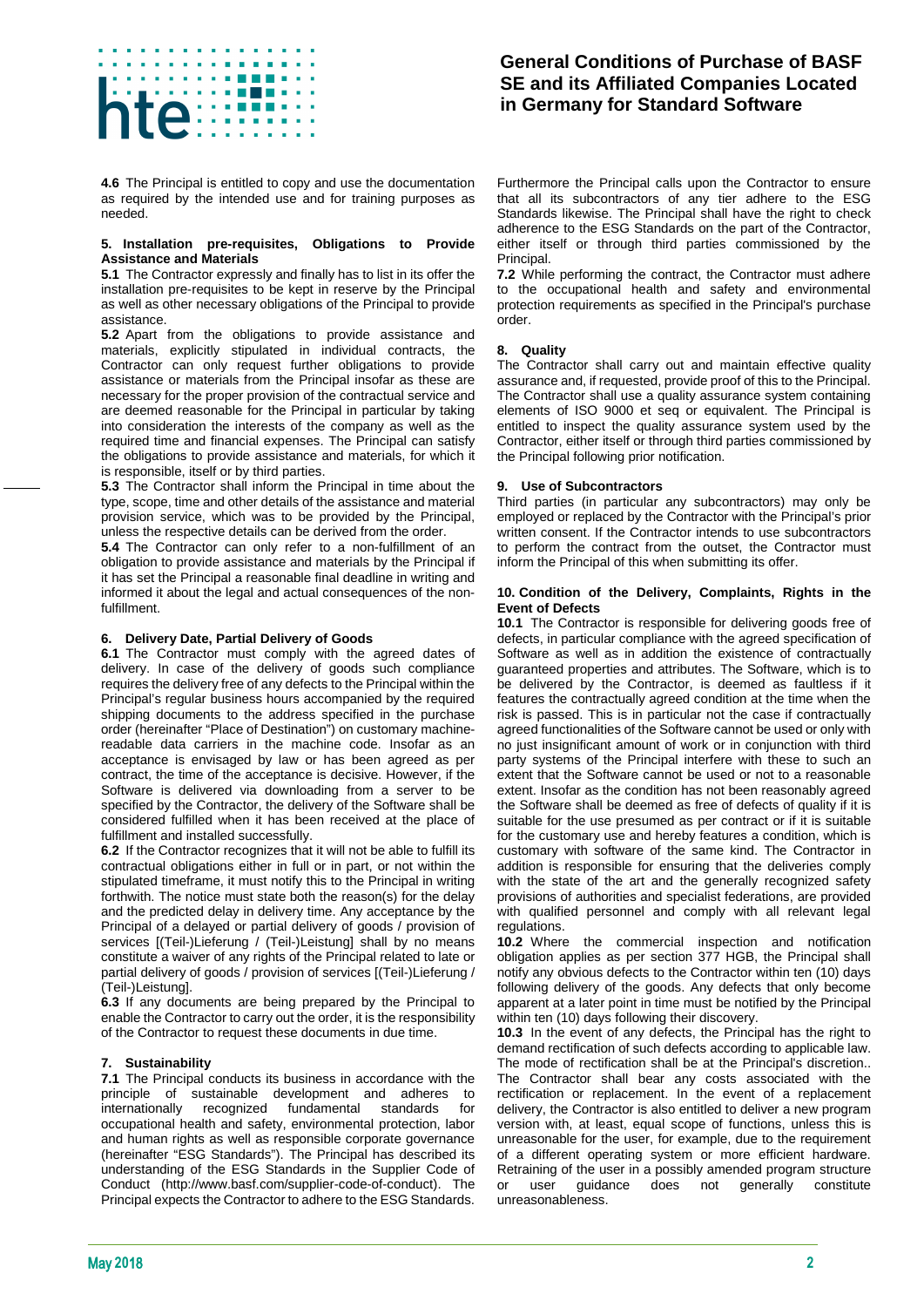# të

**10.4** The Contractor must execute rectification in all respects in accordance with the Principal's instructions and requirements.

**10.5** If rectification has not been executed within a reasonable period of time, the rectification has failed, or fixing a time limit for rectification has not been necessary, the Principal shall be entitled to claim further legal rights in the event of defects. A failure of rectification or replacement shall be assumed if and when one of the following alternatives applies: (i) the Contractor was granted two (2) opportunities for rectification or replacement without being able to achieve the desired success; (ii) rectification or replacement is impossible; (iii) the Contractor refuses or delays rectification or replacement in an unreasonable manner; (iv) there is reasonable doubt regarding the chances for success; or (v) in the case of unreasonableness for any other reasons.

**10.6** In the case of defects of title, the Principal may demand rectification from the Contractor to the extent that the Contractor eliminates these defects through relevant license agreements with the respective rights holder.

**10.7** The applicable statutory legal provisions shall apply in all other cases. Additional rights of the Principal from liability for defects or any guarantees remain unaffected.

**10.8** The Contractor is obligated to provide the Principal with all subsequent program versions containing an error correction for the Software supplied ("updates") free of charge within the limitation period for warranty claims.

**10.9** Claims under warranty shall become time-barred twentyfour (24) months after the passing of risk unless a longer expiration period is prescribed by law. The Principal shall not be deemed to have waived any of its rights to make claims under warranty in the absence of an express written waiver.

# <span id="page-2-0"></span>**11. Software Maintenance**

The Contractor undertakes to conclude a separate software maintenance contract at the request of the Principal for a period of three (3) months beginning from the date of issuing the respective purchase order for the Software.

# **12. Infringing Property Rights**

It is the Contractor's responsibility to ensure that the delivery of the Software and the use thereof by the Principal pursuant to the contract will not infringe any patent laws, copyright or other proprietary rights of third parties. Notwithstanding legal claims, the Contractor shall indemnify the Principal from any third party claims for which the Principal may be held liable as a result of the infringement of any of the aforementioned property rights. The Contractor shall bear the cost of any licensing fees, expenses and fees incurred by the Principal in preventing and / or rectifying any infringements of property rights. If the assertion of a claim by the third parties leads to a ban on use the Contractor shall immediately take the necessary measures in order to re-establish the possibility for use as per contract for the benefit of the Principal as soon as possible.

### **13. Contract Penalty**

If a contract penalty has been agreed upon, the Principal is entitled to claim such penalty until the final payment is due without requiring a reservation pursuant to section 341 paragraph 3 of the German Civil Code ("BGB").

### **14. General Liability, Insurance**

**14.1** The Contractor is liable in accordance with statutory provisions, provided these Conditions of Purchase do not specify otherwise.

**14.2** The Contractor shall maintain sufficient liability insurance at its own expense for damage for which it or its subcontractors or agents for which it is vicariously liable are responsible. Evidence of the amount of insurance coverage for each

# **General Conditions of Purchase of BASF SE and its Affiliated Companies Located in Germany for Standard Software**

occurrence of damage shall be provided to the Principal upon request. The Contractor's contractual and legal liability remains unaffected by the extent and amount of its insurance coverage.

## **15. Invoicing, Payment**

**15.1** The agreed prices are net of any applicable value-added tax. Invoices are to be issued for deliveries made and services provided. These invoices shall comply with the relevant statutory invoicing requirements according to the national value-added tax legislations to which the deliveries being invoiced are subject. If the usage of self-billing is agreed (evaluated receipt settlement), the Contractor must transfer to the Principal all data required as per the applicable value-added tax legislation specified in advance.

**15.2** The Contractor must provide a separate invoice for each purchase order which shall contain all legally required mandatory data in accordance with German law. The Contractor must provide a separate invoice for each purchase order. The invoice must include the Principal's full order number and, if applicable, the Contractor's delivery note number. Certificates of work completed and any other records are to be submitted with the invoice. Invoices must correspond to the information in the purchase order in respect of Software designation described, price, quantity, the order of the items and item numbers. Invoices are to be sent to the billing address specified by the Principal in the purchase order.

**15.3** Unless agreed otherwise the payment period shall commence as soon as an invoice, which meets the applicable value-added tax requirements, has been received at the billing address. In the case of self-billing, the payment period commences the day the credit memo is issued. Payment will be made subject to verification that the delivery conforms to the contract and is complete. Payment will be made subject to verification of the delivery provided.

**15.4** Payments by the Principal shall not represent an acceptance of the conditions and prices stated in the invoice, and shall not constitute a waiver of the Principal's rights with regard to deliveries made that differed from those as agreed upon, the Principal's rights to inspection, and the right to find fault with an invoice due to other reasons.

**15.5** If the Principal pays license fees to foreign Contractors, the Principal is obliged to withhold taxes pursuant to section 50a German Income Tax Law. The Principal can only abstain from deducting or reduce the withholding tax if the Contractor provides the Principal with a valid exemption certificate pursuant to section 50d German Income Tax Law.

### **16. Assignment of Contract, Transfer, Change of Company Name, Offsetting, Retention**

**16.1** The Contractor may assign the rights and obligations under the contract with the Principal to third parties only with the prior written consent of the Principal.

**16.2** The Contractor is required to notify the Principal forthwith in writing of any assignment of the contract by virtue of law and of any change of its trade name.

**16.3** The Contractor has to inform the Principal about further developments (incl. updates and upgrades) of the Software and to report faults to the Software to the Principal directly after they have become known in writing. If the Contractor is intending to discontinue the further development or service of the Software, it has to inform the Principal hereof immediately in writing.

**16.4** The Principal may assign the rights and obligations under the contract with the Contractor to BASF SE, Ludwigshafen (Rhine) or to any affiliated company pursuant to section 15 of the German Stock Corporation Act at any time without the Contractor's prior agreement.

**16.5** The Contractor is only permitted to offset claims that are undisputed or substantiated by court judgment. The Contractor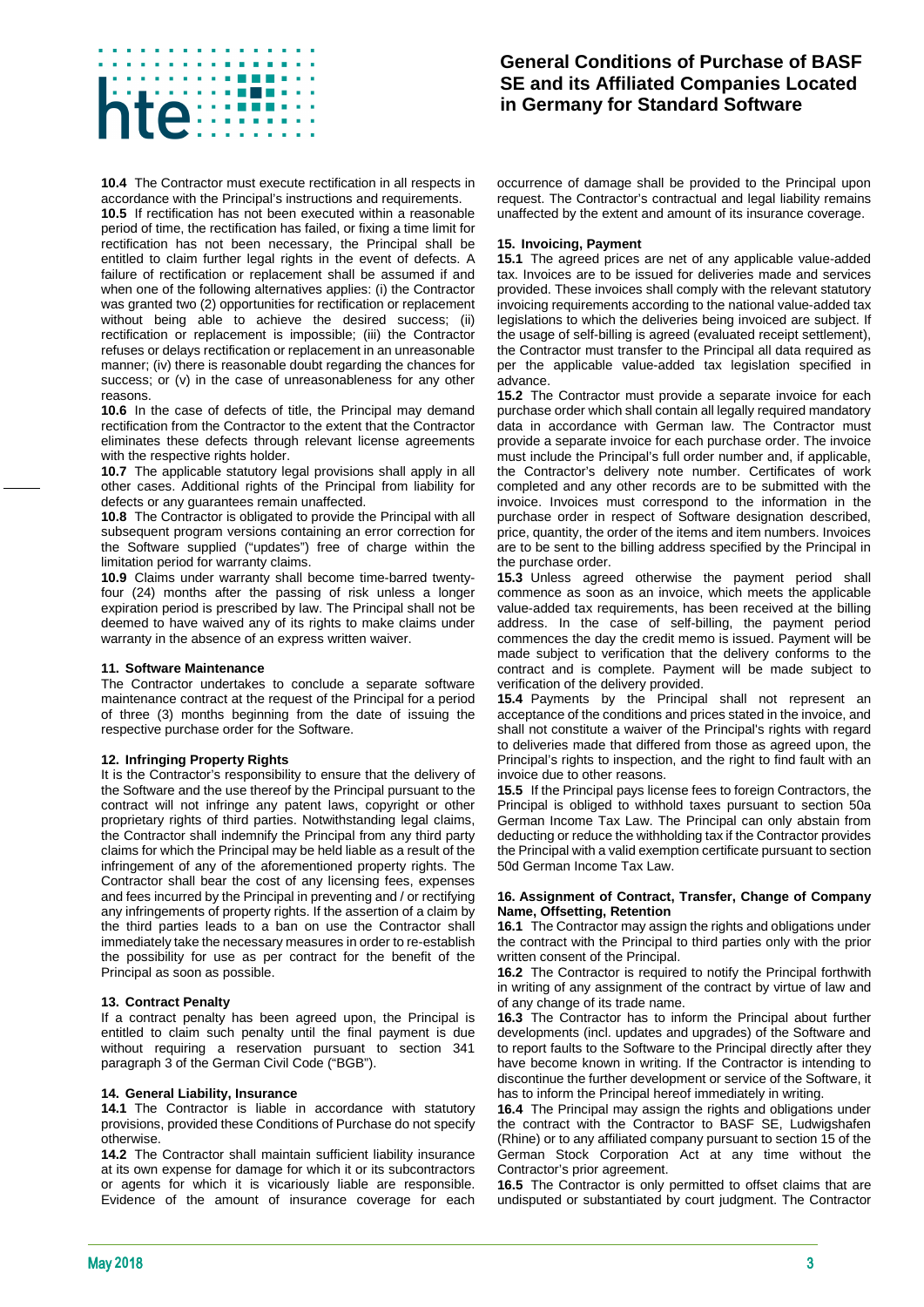

is only entitled to a right of retention if the claim, due to which the right of retention shall be deemed valid, has its origins in the same contractual relationship.

## **17. Termination, Rescission**

**17.1** The Principal's right to rescission from the contract shall follow statutory provisions unless set forth otherwise in the individual contract.

**17.2** If the Principal is entitled to a right of rescission from this contract and if upholding other contracts concluded with the Contractor (e.g. software maintenance contracts in accordance with clause [11\)](#page-2-0) proves unreasonable for the Principle for the same good cause, the Principal may also terminate other contracts existing at the time of termination or may terminate contracts not completed against payment of pro-rata compensation for services already rendered. In the above case, the Contractor is not entitled to any further claims for damages, reimbursement of expenses or remuneration.

**17.3** If the Contractor has acquired from the Principal any documents, records, plans or drawings within the scope of or for the purposes of fulfilling the contract the Contractor must forthwith hand them over to the Principal in the event of termination of the contract by the Principal. These requirements apply likewise in the event of rescission.

### **18. Non-disclosure obligation, data security, data protection**

**18.1** The Contractor must submit to the Principal the agreed quantity of any plans, calculations or other documents in order not to exceed the contractual deadline for execution.

**18.2** The review of any documents by the Principal shall not relieve the Contractor of any of its responsibilities under the contract.

**18.3** Any models, samples, drawings, data, materials and other documents provided to the Contractor by the Principal (hereinafter "Principal Documentation") shall remain the property of the Principal and must be returned to the Principal forthwith upon its request at any point in time. The Contractor shall have no rights to retain any Principal Documentation. The Contractor must observe the proprietary rights of the Principal in and to all Principal Documentation.

**18.4** The Contractor is obliged to keep confidential all technical, scientific, commercial and other information obtained either directly or indirectly within the scope of the contract, in particular the information given in Principal documentation (hereinafter "Confidential Information"). The Contractor may not exploit Confidential Information for commercial purposes, make it the object of industrial property rights, pass it on or make it accessible to third parties in any way, or use it for any purpose other than fulfilling the contract. This obligation shall be subject to any disclosure requirements of a legal, judicial or official nature. The aforementioned confidentiality obligation shall continue to apply for a period of ten (10) years after the contract has ended. This confidentiality requirement shall not include any information that the Contractor lawfully possessed prior to the Principal's disclosure of such information, or is lawfully known to the public, or has been lawfully obtained from a third party. Also excluded from this confidentiality requirement shall be information that is disclosed to persons subject to a legal obligation to confidentiality, whereas the Contractor shall not release such a person from his / her obligation to confidentiality. The burden of proof for such an exception lies with the Contractor. The Contractor shall ensure that his / her employees and vicarious agents subject to this confidentiality agreement are obliged to confidentiality according to the rules set forth in these Conditions of Purchase by means of appropriate contractual agreements, too. Upon request, the Contractor shall demonstrate compliance with these obligations to the Principal in writing.

# **General Conditions of Purchase of BASF SE and its Affiliated Companies Located in Germany for Standard Software**

The Contractor shall specifically undertake all required, appropriate precautions and measures to effectively protect the Confidential Information obtained at all times against loss or against unauthorized access. This includes in particular the creation and maintenance of appropriate, required access and entry precautions for facilities, repositories, IT systems, data storage devices and other information storage devices, especially those which contain Confidential Information. This also includes informing and instructing those people who are granted access to Confidential Information pursuant to this clause. The Contractor is required to promptly notify the Principal in writing in the event that Confidential Information is lost and / or accessed by unauthorized parties.

**18.5** In case the Contractor, in the course of the performance of the respective contract, receives from the Principal or otherwise obtains personal data related to employees of Principal (hereinafter referred to as "Personal Data") the following provisions shall apply.

If processing of Personal Data disclosed in the aforementioned manner is not carried out on behalf of the Principal, Contractor shall only be entitled to process Personal Data for the performance of the respective contract. Contractor shall not, except as permitted by applicable laws, process Personal Data otherwise, in particular disclose Personal Data to third parties and/or analyze such data for its own purposes and/or form a profile.

If and to the extent permitted by applicable laws, Contractor is entitled to further process the Personal Data, in particular to transmit Personal Data to its affiliated companies for the purpose of performing the respective contract.

Contractor shall ensure that Personal Data is only accessible by its employees, if and to the extent such employees require access for the performance of the respective contract (need-toknow-principle). Contractor shall structure its internal organization in a way that ensures compliance with the requirements of data protection laws. In particular, Contractor shall take technical and organizational measures to ensure a level of security appropriate to the risk of misuse and loss of Personal Data.

Contractor will not acquire ownership of or other proprietary rights to the Personal Data and is obliged, according to applicable laws, to rectify, erase and/or restrict the processing of the Personal Data. Any right of retention of Contractor with regards to Personal Data shall be excluded.

In addition to its statutory obligations, Contractor shall inform Principal in case of a Personal Data breach, in particular in case of loss, without undue delay, however not later than 24 hours after having become aware of it. Upon termination or expiration of the respective contract Contractor shall, according to applicable laws, erase the Personal Data including any and all copies thereof.

### **19. Escrow**

If the Contractor is simultaneously also the manufacturer of the Software, the Principal may request the Contractor to deposit the source code of the purchased Software with an independent escrow agent and to grant the Principal the right to demand release of the source code in case of the insolvency of the Contractor and to grant a restricted right to use, process and exploit the source code for the purposes of the contract.

For this purpose the contracting parties will make a separate agreement with the escrow agent which results in release of the source code in at least the following situations:

- The Licensor gives written consent to the release
- The assets of the Licensor have been placed in insolvency or such an act has been rejected due to insufficient assets
- The Licensor is liquidated and/or deleted from the commercial register